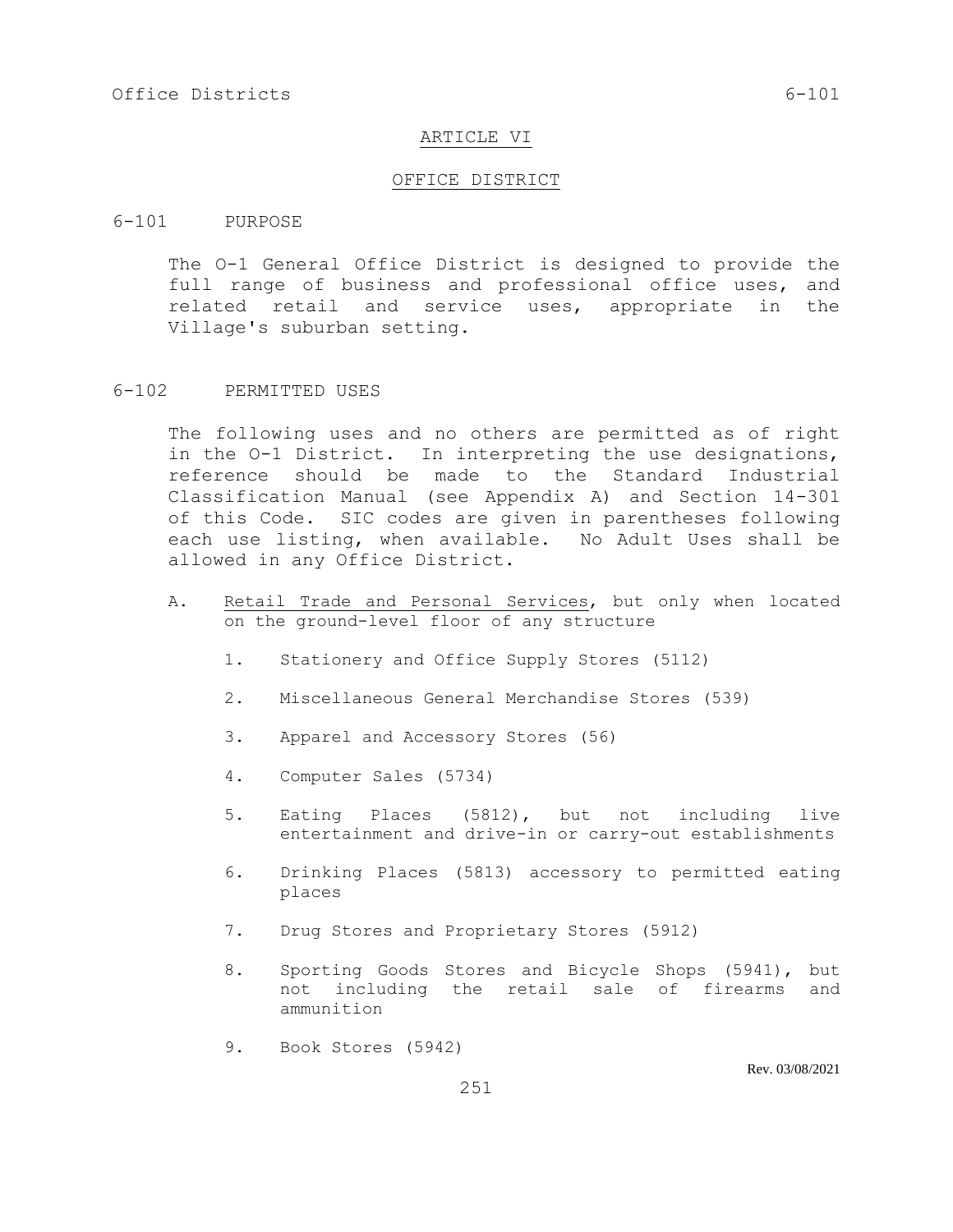- 10. Stationery Stores (5943)
- 11. Jewelry Stores (5944)
- 12. Camera & Photographic Stores (5946)
- 13. Gift, Novelty, and Souvenir Shops (5947)
- 14. Sewing, Needlework, and Piece Goods Stores (5949)
- 15. Florists (5992)
- 16. Tobacco Stores and Stands (5993)
- 17. News Dealers and News Stands (5994)
- 18. Optical Goods Stores (5995)
- 19. Miscellaneous Retail Stores (5999), but not including auction rooms, firework sales, gravestone sales, sales barns, or tombstone sales
- 20. Garment Pressing and Agents for Laundries and Dry Cleaners (7212)
- 21. Photographic Studios, portrait (722)
- 22. Beauty Shops (723)
- 23. Barber Shops (724)
- B. Finance, Insurance, and Real Estate Institutions and Offices (60-67), but not including automatic teller machines as a principal use or drive-in establishments
- C. Services
	- 1. Commercial Printing (275)
	- 2. Miscellaneous Personal Services (729), but not including tattoo parlors, escort services, locker rentals, Turkish baths, massage parlors, car title and tag services, rest room operations, marriage bureaus, or dating services.
	- 3. Advertising Services (731)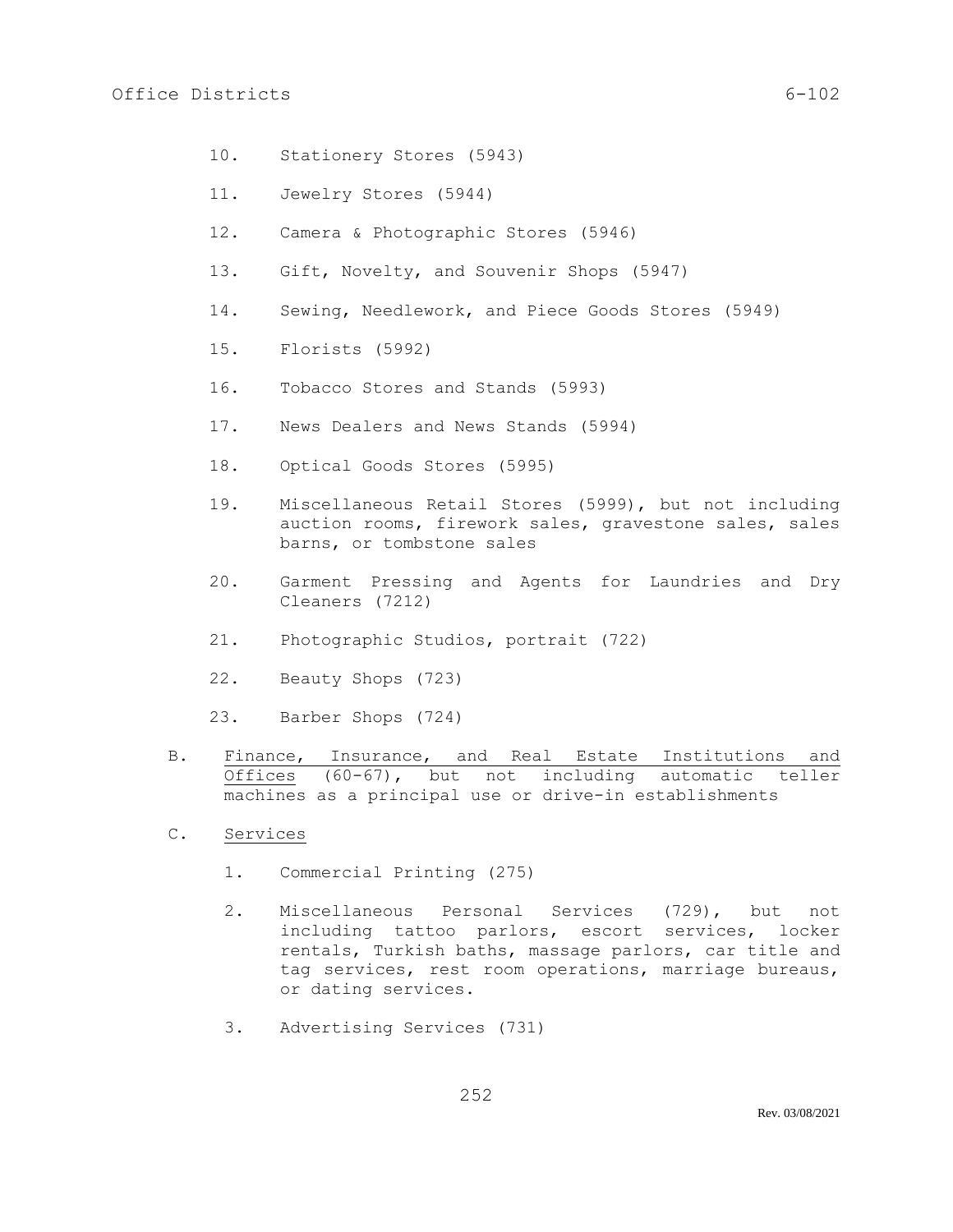## Office Districts 6-102

- 4. Commercial Art and Graphic Design Services (7336)
- 5. Services to Dwellings and Other Buildings (734)
- 6. Medical Equipment Rental and Leasing (7352)
- 7. Employment Agencies (7361)
- 8. Help Supply Services (7363)
- 9. Computer Programming, Data Processing, and Other Computer Related Services (737)
- 10. Detective and Protective Services Offices (7381)
- 11. Offices of News Syndicates (7383)
- 12. Interior Design and Decorating Services (7389)
- 13. Agricultural, Food, and Industrial research and development laboratories (7391) when located in a building in which at least 80 percent of the floor area is devoted to other permitted uses.
- 14. Offices of Health Practitioners (801-804), but only when located on a lot contiguous to a lot developed with a use permitted or specially permitted in the C-4 District
- 15. Home Health Care Services (808)
- 16. Miscellaneous Health and Allied Services not elsewhere classified (809)
- 17. Legal Services (81)
- 18. Vocational Schools (824)
- 19. Individual and Family Social Services (832)
- 20. Job Training and Vocational Rehabilitation Services (833)
- 21. Social Services not elsewhere classified (839)
- 22. Business Associations (861)
- 23. Professional Membership Organizations (862)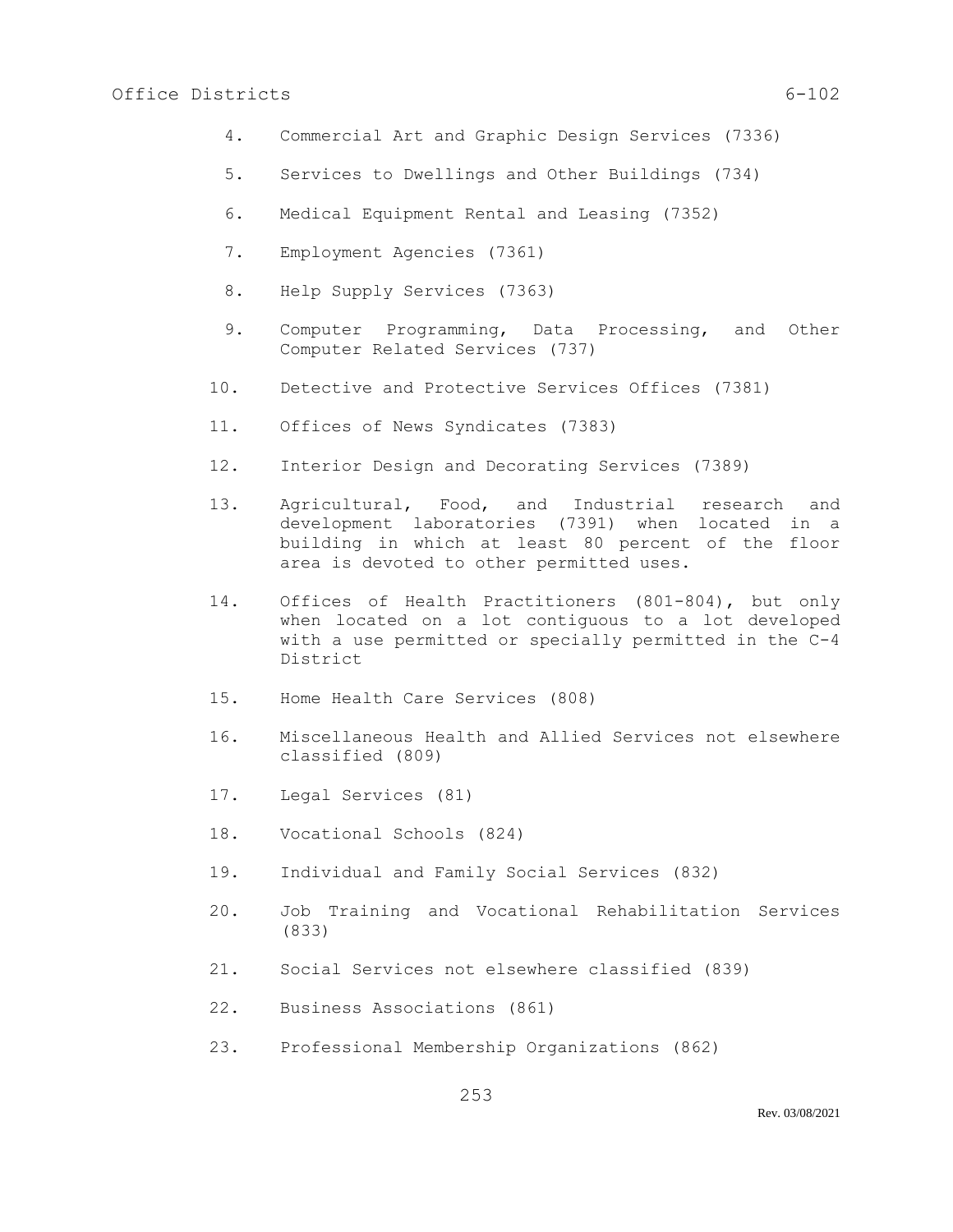- 24. Civic, Social, and Fraternal Associations (864)
- 25. Political Organizations (865)
- 26. Membership Organizations not elsewhere classified(869)
- 27. Engineering, Architectural, and Surveying Services (871)
- 28. Accounting, Auditing, and Bookkeeping Services (872)
- 29. Management and Public Relations Services (874)
- 30. Commercial Testing Laboratories (8734) when located in a building in which at least 80 percent of the floor area is devoted to other permitted uses
- 31. Management and Public Relations Offices (874)
- 32. Miscellaneous Services (899)
- D. Transportation and Utility Services
	- 1. Offices and Agencies for the arrangement of passenger transportation services (472)
	- 2. Offices of Communication and Utility Companies (48-49)
	- 3. Studios of Communication Companies (48), but not including antennaes in excess of the district height limit

## 6-103 ACCESSORY USES AND STRUCTURES

Accessory uses and structures are permitted in the O-1 District subject to the provisions of Section 9-101 of this Code.

#### 6-104 TEMPORARY USES

Temporary uses are permitted in the O-1 District subject to the provisions of Section 9-103 of this Code.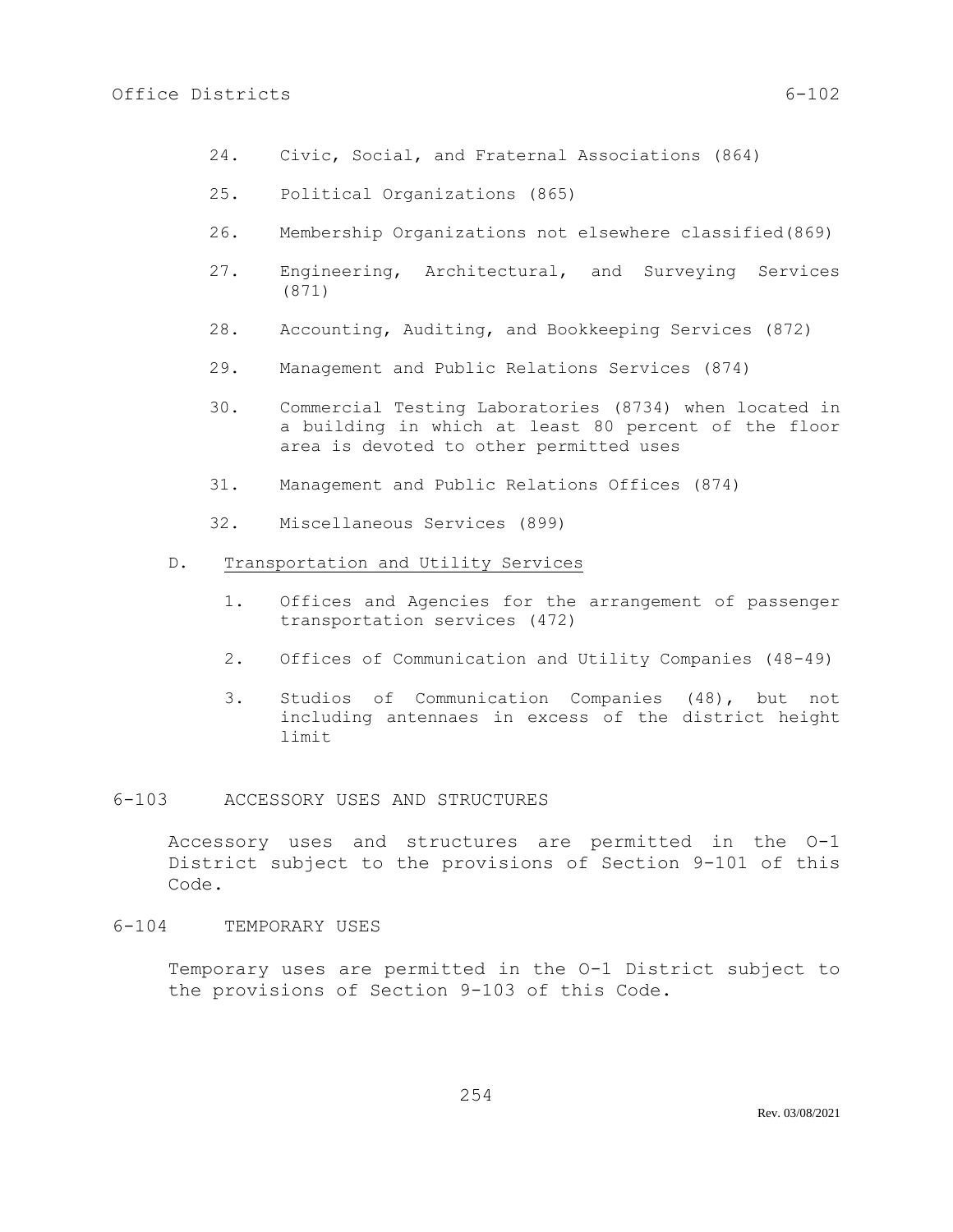## 6-105 SPECIAL USES

Except as specifically limited in the following paragraphs, the uses listed in the following paragraphs may be permitted in the O-1 District subject to the issuance of a special use permit as provided in Section 14-401 of this Code and subject to the additional standards set forth in the following paragraphs. In interpreting the use designations, reference should be made to the Standard Industrial Classification Manual (see Appendix A) and Section 14-301 of this Code. SIC codes are given in parentheses following each use listing, when available. No Adult Uses shall be allowed in any Office District.

#### A. Manufacturing

- 1. Assembling of Electronic Components and Accessories (367)
- 2. Assembling of Surgical, Medical, and Dental Instruments and Supplies (384)
- 3. Assembling of Ophthalmic Goods (385)
- 4. Assembling of Photographic Equipment and Supplies (386)

## B. Retail Trade and Personal Services

- 1. Any retail trade or personal service use permitted in Subsection 6-102A of this Article VI that fails to meet the limitation specified in that Subsection
- 2. Live Entertainment accessory to permitted eating places, subject to the following use limitations (see also Paragraph 9-103C13.1 of this Code regarding a temporary use permit authorizing occasional live entertainment):
	- (a) No special use permit for live entertainment accessory to a permitted eating place shall be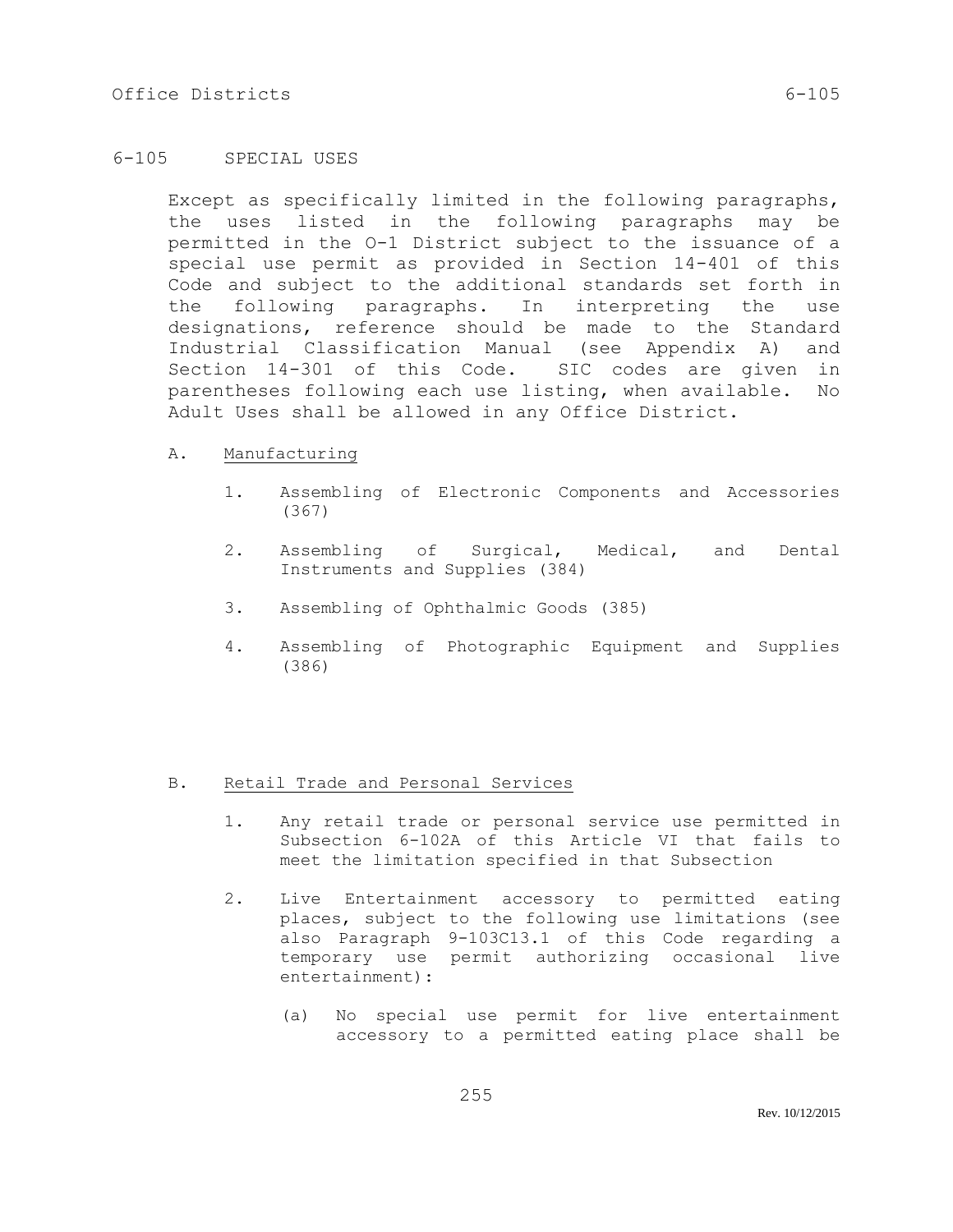granted except in accordance with all of the following conditions and limitations:

- (i) Application Requirements. Each application shall describe the nature of the business and its operation, including hours of operation, number of employees, menu items, and all other significant characteristics. Each application also shall describe the anticipated impacts of the proposed special use on adjacent property and on the Village and shall provide plans and information regarding the following matters:
	- (A) Traffic circulation and parking; and
	- (B) Crowd control and security; and
	- (C) Sanitation; and
	- (D) Noise control.
- (b) Time Limitations. No live entertainment shall extend or continue for more than four hours on any single calendar day, or take place between the hours of 12 a.m. and 9 a.m. on any day
- (c) Additional Conditions. Each special use permit for live entertainment shall be subject to the imposition of conditions by the Board of Trustees governing: the locations at the eating place where performances may be conducted; the number of persons who may perform at one time; the number of performances per week, month, or year; the length of performances; and the hours within which performances may be conducted; the number of occupants at the eating place during times when performances are conducted; the use of amplified sound; and the transferability of the special use permit; and the duration of the term of the special use permit.

#### C. Finance, Insurance, and Real Estate

- 1. Drive-in Banks and Credit Agencies
- 2. Automatic Teller Machines as a principal use

256

D. Services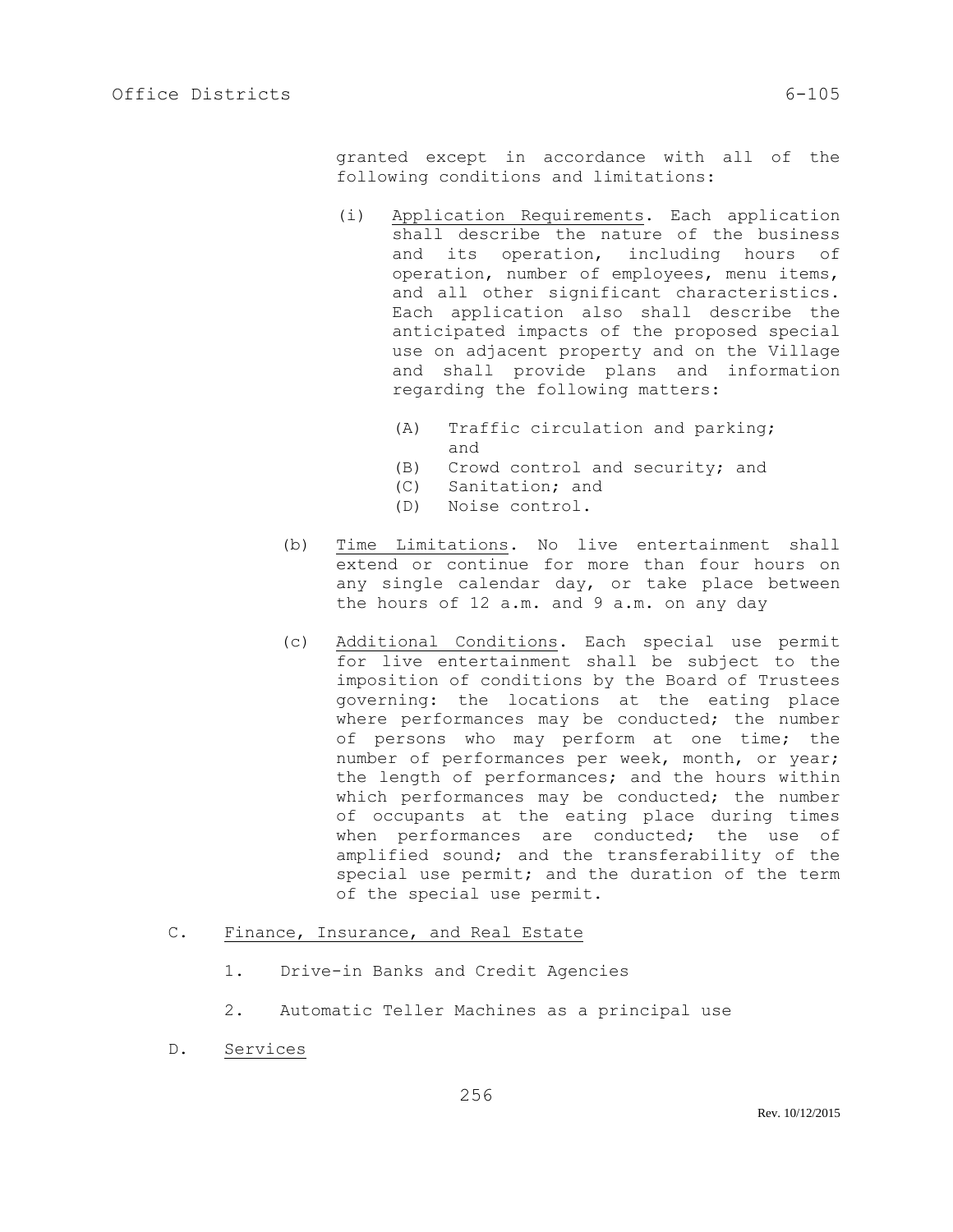- 1. Research and Development Laboratories not otherwise permitted (7391)
- 2. Passenger Car Rental and Leasing (7514-7515)
- 3. Membership Sports and Recreation Clubs (7997) but not including flying fields (runways), gun clubs, or shooting clubs.
- 4. Offices of Health Practitioners not otherwise permitted (801-804)
- 5. Medical and Dental Laboratories (807)
- 6. Commercial Testing Laboratories not otherwise permitted (873)
- 7. Business and Professional Offices not otherwise listed
- E. Transportation and Utility Services.
	- 1. Local and Interurban Transit Terminals and Stations (411)
	- 2. Public Utility Yards and Facilities (49)

# F. Miscellaneous

- 1. Planned Developments
- 2. Landbanking of required parking, subject to Subsection 10-101E of this Code
- 3. Multiple Family Dwellings

## 6-106 PARKING AND LOADING REQUIREMENTS

The parking and loading requirements applicable in the O-1 District are set forth in Sections 10-101 and 10-102 of this Code.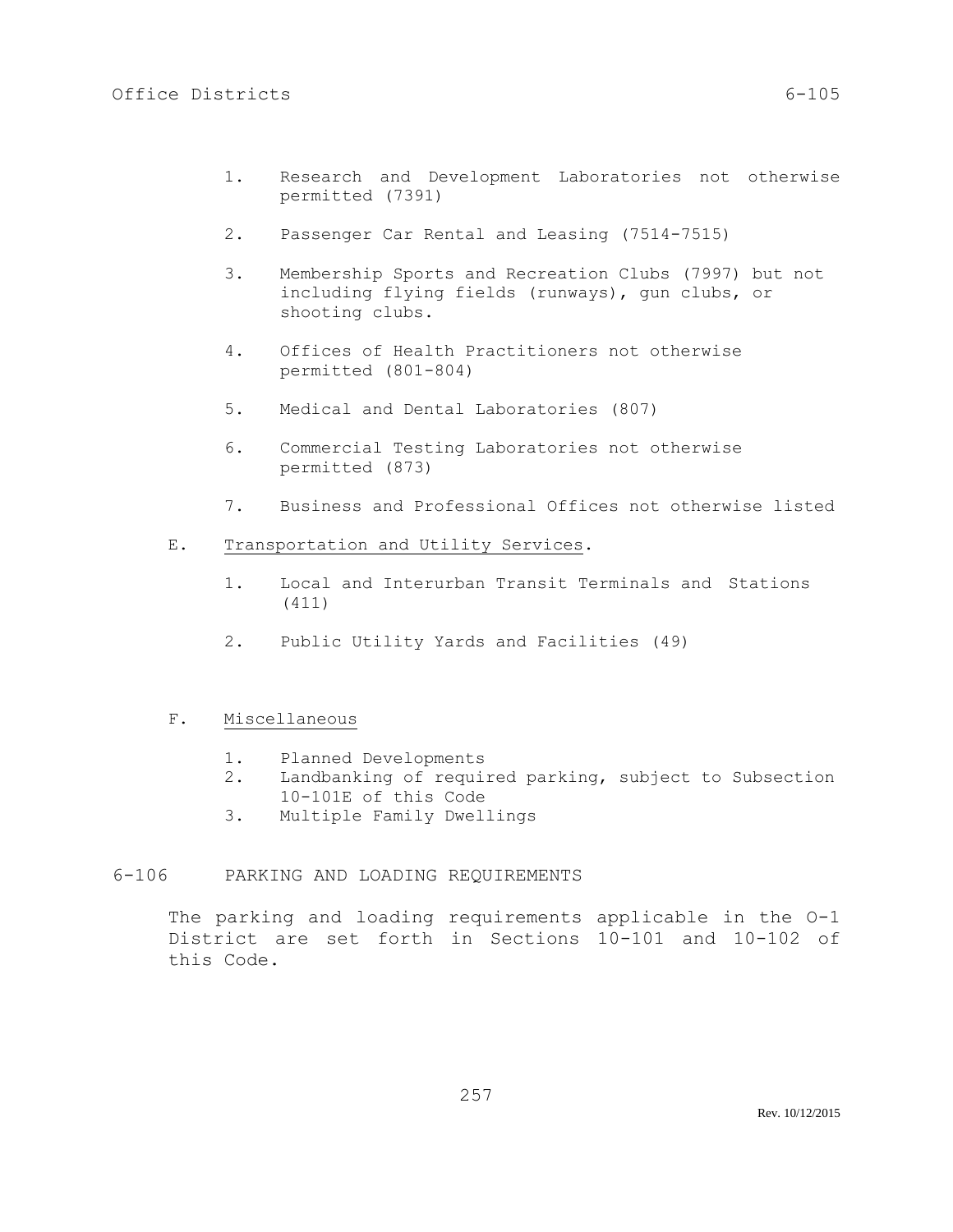## Office Districts 6-107

## 6-107 SIGN REGULATIONS

Sign regulations applicable in the O-1 District are set forth in Article XI of this Code.

#### 6-108 BUFFERS, LANDSCAPING, AND FENCES

Requirements relating to buffering and landscaping of certain uses and structures and fences in the O-1 District are set forth in Sections 9-104 and 9-105 of this Code.

## 6-109 BULK, YARD, AND SPACE REQUIREMENTS

The building height, lot, yard, setback, coverage, and floor area ratio requirements applicable in the O-1 District are set forth in the following table. Footnote references appear in Subsection F of this Section at the end of the table.

A. Maximum Height<sup>(1)</sup>

|    | Stories (whichever) |  |
|----|---------------------|--|
| 2. | Feet (is less)      |  |

- B. Minimum Lot Area and Dimensions<sup>(2)</sup>
	- 1. Total Lot Area (square feet) 10,800
	- 2. Lot Width (feet) 90

# C. Minimum Yards and Setbacks (feet)<sup>(3)(4)(5)(6)(7)(8)(9)</sub></sup>

| 1. | Front and Corner Side         |    |  |
|----|-------------------------------|----|--|
|    | Yard<br>(a)                   | 15 |  |
|    | (b) Setback                   | 15 |  |
| 2. | Interior Side <sup>(10)</sup> |    |  |
|    | Yard<br>(a)                   | 8  |  |
|    | Setback<br>(b)                | 8  |  |
| 3. | $Rear^{(10)}$                 |    |  |
|    | Yard<br>(a)                   | 8  |  |
|    | Setback<br>(b)                | 52 |  |

Rev. 10/12/2015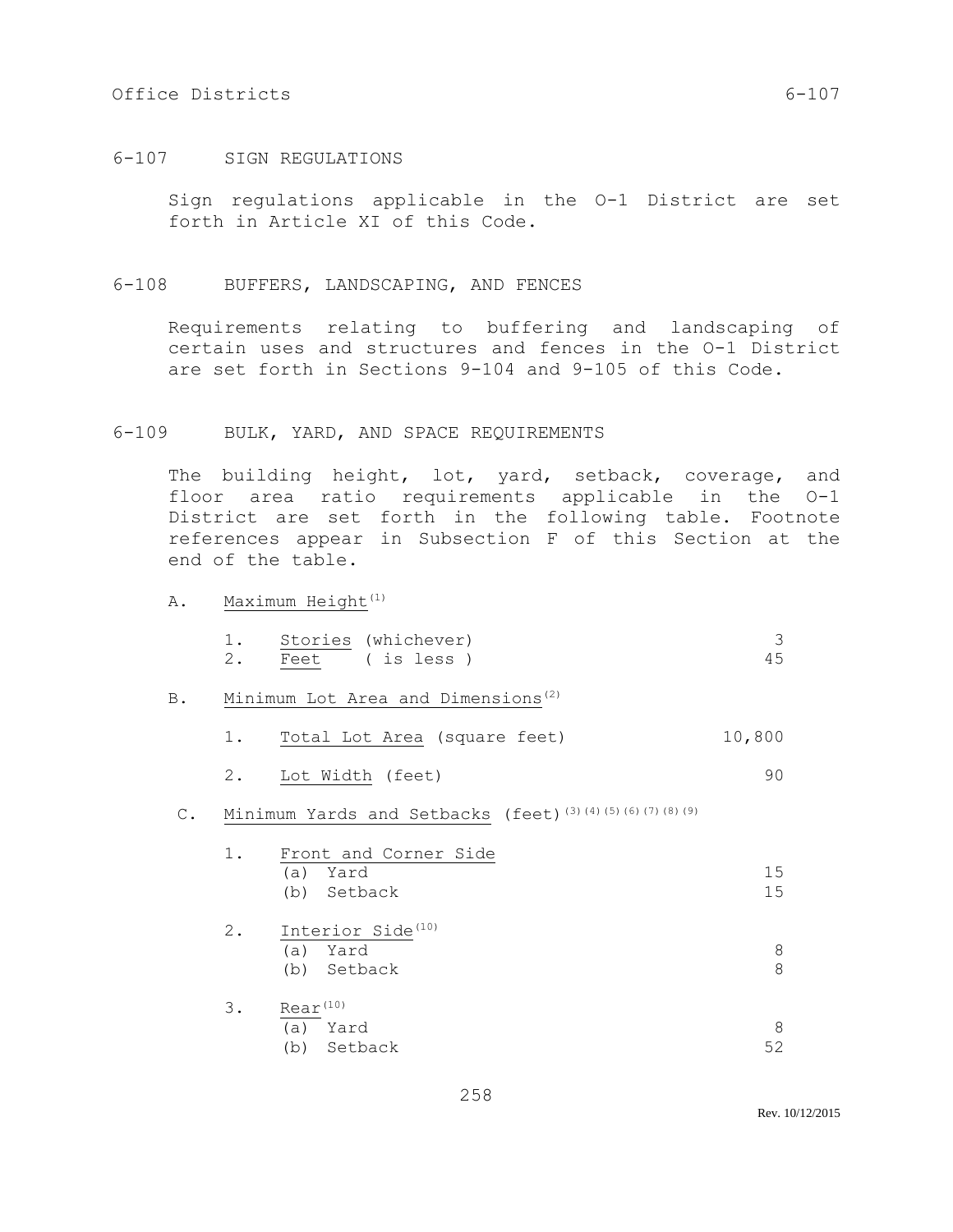| Maximum Total Lot Coverage<br>D. |  |
|----------------------------------|--|
|----------------------------------|--|

- E. Maximum Floor Area Ratio 0.50
- F. Exceptions and Explanatory Notes
	- 1. Height Limitation for Accessory Structures. No accessory structure shall exceed 15 feet in height measured from grade; provided, however, that flagpoles may extend to a height of 10 feet above the highest point of the roof of the principal structure and the height of any antennas shall be governed by Subsection 9-101C of this Section.
	- 2. Nonconforming Lots. See Section 12-105 for lot requirements with respect to nonconforming lots of record.
	- 3. Yard Requirements for Uses Without Structures. On any lot occupied by a use without structures, the minimum front, side, and rear yard requirements that would otherwise be required for such lot shall be provided and maintained.
	- 4. Visibility Across Corners. Notwithstanding any other provision of this Code to the contrary, nothing shall be erected, placed, planted, allowed to grow, or maintained on any corner lot in the O-1 District in violation of the standards established in Chapter 154 of the La Grange Municipal Code.
	- 5. Special Yard and Setback Requirements in Planned Developments. Special perimeter open space, setback, and spacing requirements for planned developments are set forth in Paragraphs 14-505B6 and B7 of this Code. Such requirements shall not be waived under any circumstances.
	- 6. Special Setbacks for Signs. Special setbacks established for some signs by in Article XI of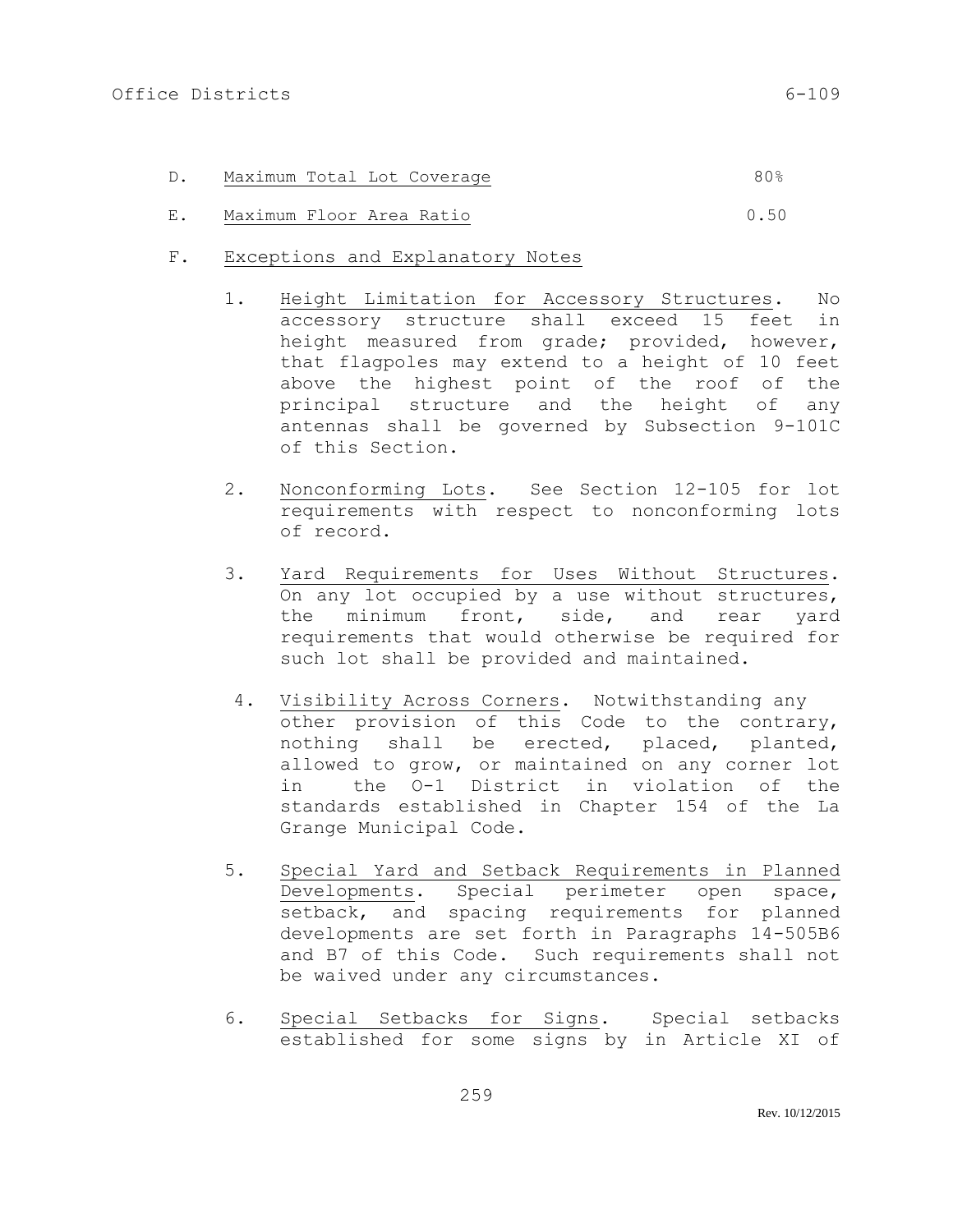this Code shall control over the yards and setbacks established in the table.

- 7. Specified Structures and Uses in Required Yards. The following structures and uses, except as limited below, may be located in any required yard:
	- (a) Statuary, arbors, trellises, and ornamental light standards having a height of 10 feet or less; and
	- (b) Awnings, canopies, eaves, and gutters projecting not more than three feet from an exterior wall; and
	- (c) Bay windows and balconies projecting not more than three feet from an exterior wall for a distance not more than 1/3 of the length of such wall; provided that such projections shall come entirely within planes drawn from the main corners of the building at an interior angle of 22-1/2° with the wall in question; and
	- (d) Chimneys, flues, belt courses, leaders, sills, pilasters, lintels, ornamental features, cornices, and the like projecting not more than two feet from an exterior wall; and
	- (e) Outside stairways projecting from an exterior wall not more than three feet and having a height of four feet or less; and
	- (f) Flagpoles; and
	- (g) Terraces; and
	- (h) Recreational devices, except in front yards; and
	- (i) Fences, walls, and hedges, subject to the limitations of Sections 9-104 and 9-105 of this Code; and
	- (j) Parking lots and areas, except in front and side yards.